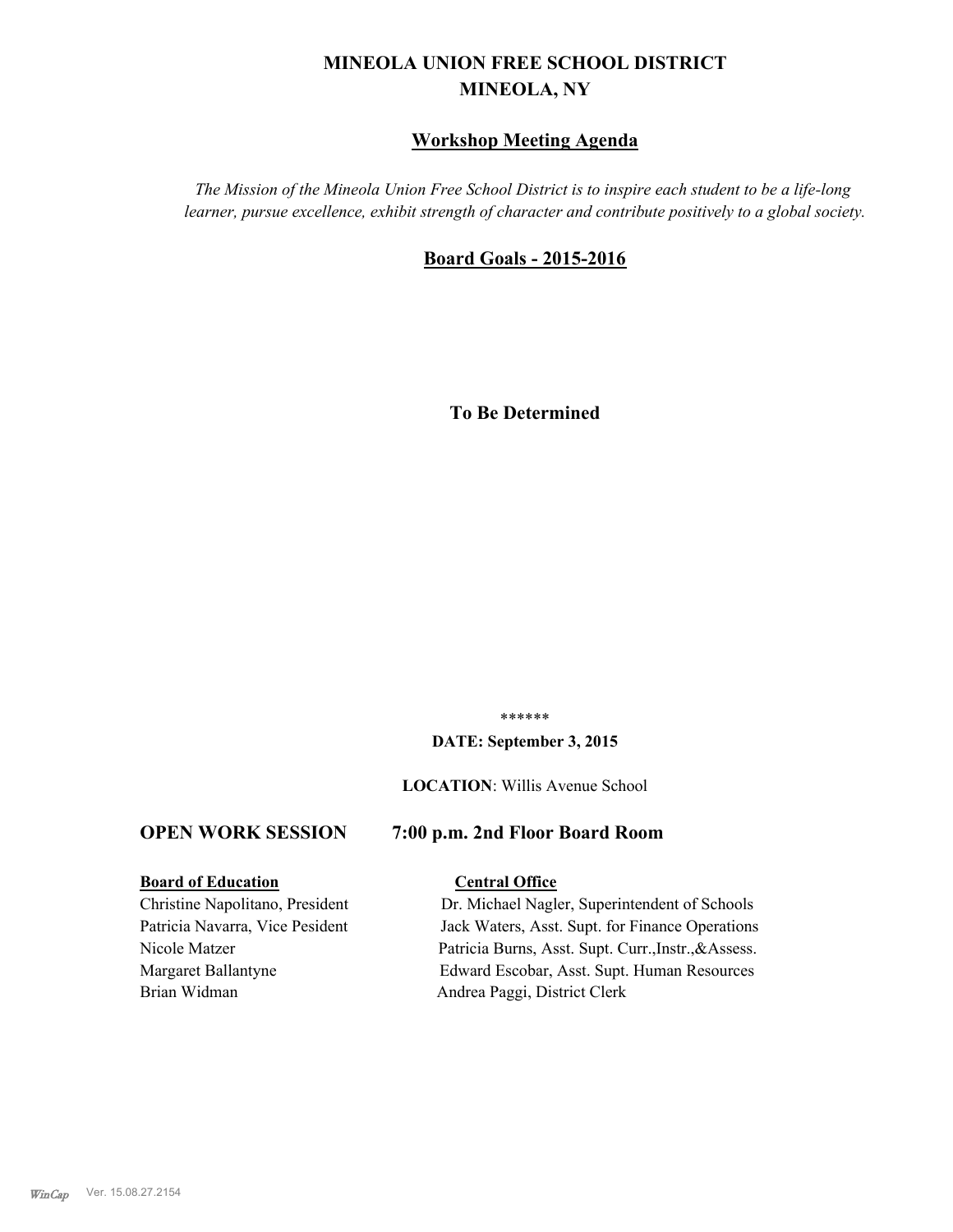**A. Call to Order B. Pledge of Allegiance C. Reading of Mission D. Moment of Silent Meditation**

**E. Dais & Visitor Introductions**

**F. High School Student Organization Report**

**G. BOE Reports**

**a. Comments from Board Trustees**

**b. Comments from Board President**

**c. Comments from Superintendent**

**H. Old Business**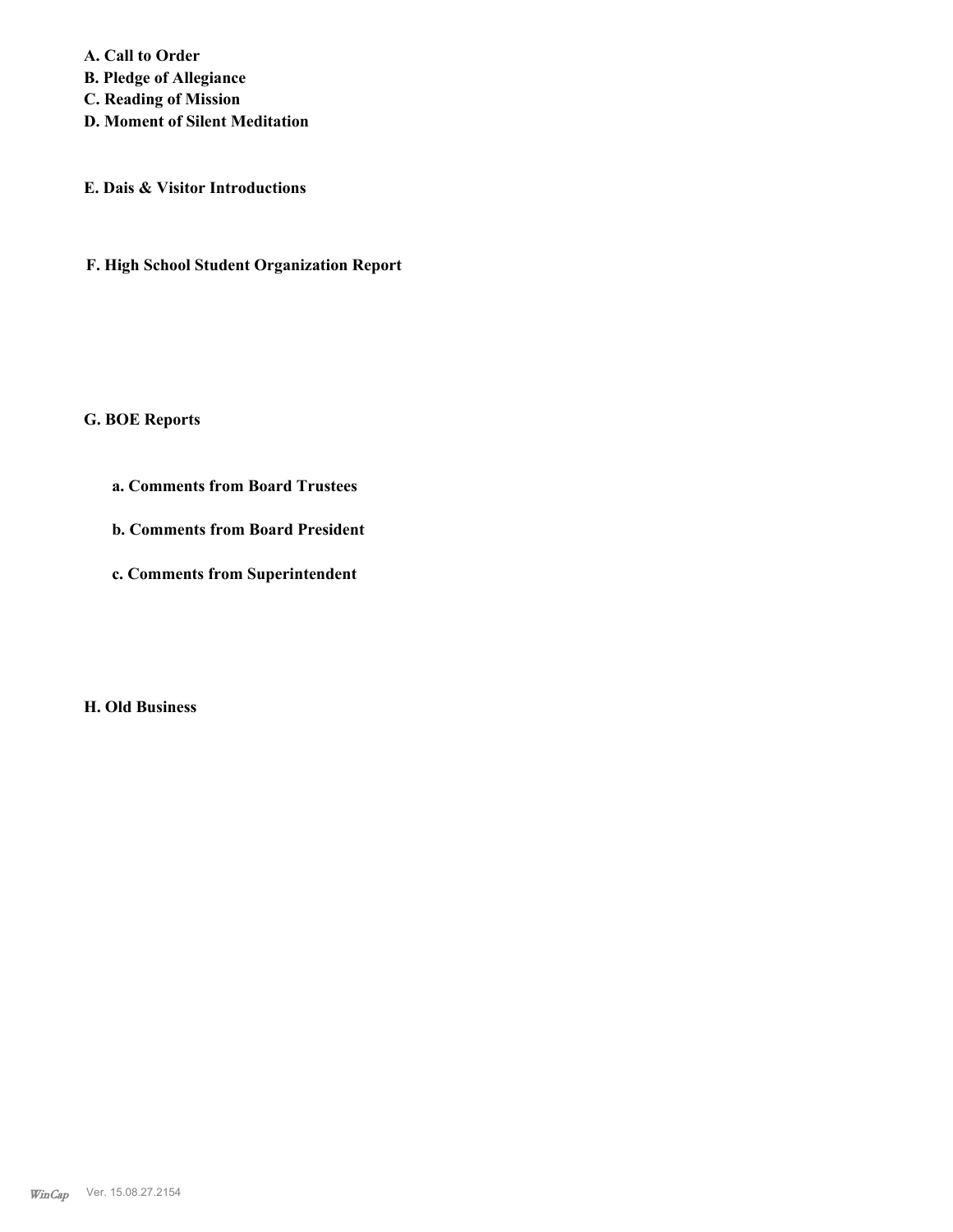#### **I. New Business**

#### **Approval of License Agreement with Portuguese Cultural Society**

**RESOLUTION # 12 - BE IT RESOLVED** that the Board of Education approves the license agreement between the Mineola Union Free School District and the Portuguese Cultural Society Julio Dinis, LTD, commencing on September 1, 2015 and terminating on June 30, 2016.

| <b>Motion:</b><br>Second: |     |
|---------------------------|-----|
| Yes:                      | No: |
|                           |     |
|                           |     |
|                           |     |
|                           |     |
|                           |     |

**Passed: \_\_\_\_\_\_\_\_\_\_\_\_\_**

#### **Cooperative Transportation Agreement**

**RESOLUTION #13- WHEREAS,** a number of public school districts in Nassau County wish to jointly solicit proposals, together with the Nassau Board of Cooperative Educational Services ("BOCES") for pupil transportation services for the 2015-16 school year (and any renewal period) in accordance with the applicable provisions of General Municipal Law;

**WHEREAS**, the public school districts and the BOCES have agreed to form a Cooperative (the "Cooperative") for this purpose;

**WHEREAS**, the MINEOLA School District is desirous of participating in the Cooperative for joint solicitation of proposals for pupil transportation services as authorized by General Municipal Law, Section 119-0 in accordance with the terms and conditions of the Inter-Municipal Cooperative Transportation Agreement attached hereto;

**NOW THEREFORE BE IT RESOLVED**, that the Board of Education authorizes the School District to participate in the Cooperative; and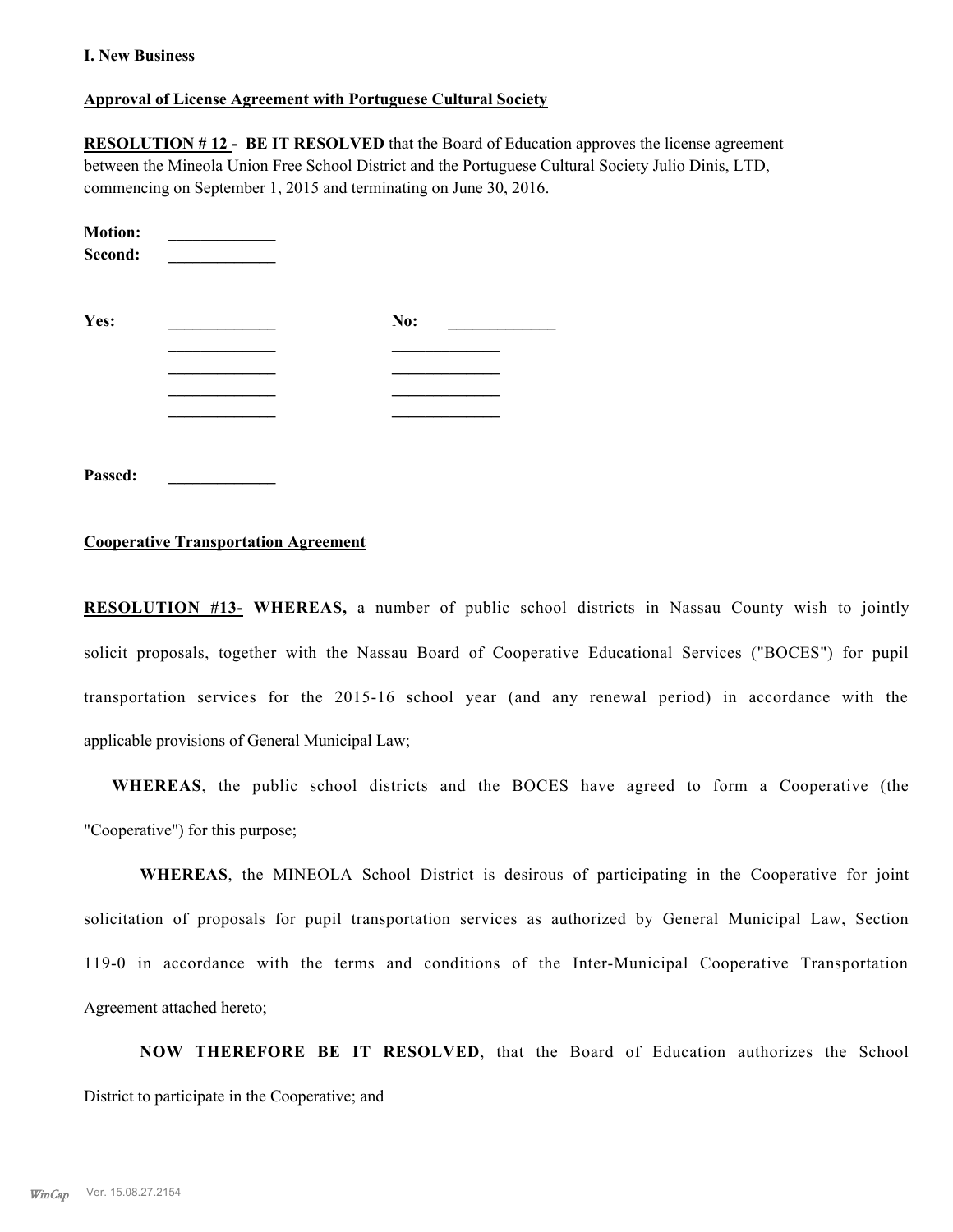**BE IT FURTHER RESOLVED**, that the Board of Education hereby approves the Inter-Municipal Cooperative Transportation Agreement attached hereto and authorizes the Board President to execute the Agreement on behalf of the Board of Education.

| <b>Motion:</b><br>Second: |     |
|---------------------------|-----|
| Yes:                      | No: |
|                           |     |
|                           |     |
|                           |     |
|                           |     |
|                           |     |
|                           |     |

**J. Consensus Agenda**

**Passed: \_\_\_\_\_\_\_\_\_\_\_\_\_**

**RESOLUTION # 14- BE IT RESOLVED** that the Board of Education approves the consensus agenda items J.1.a. through J.9.a., as presented.

|  | No: |  |
|--|-----|--|
|  |     |  |
|  |     |  |
|  |     |  |
|  |     |  |
|  |     |  |
|  |     |  |

#### 1. **Accepting of Minutes**

**Passed: \_\_\_\_\_\_\_\_\_\_\_\_\_**

That the Board of Education accepts the minutes of the August 6, 2015 Business Meeting as presented. a.

#### 2. **Instruction**

- a. Resignation(s)
- That the Board of Education accepts the resignation of Devra L. Small, Principal of Hampton Street, effective August 10, 2015. 1.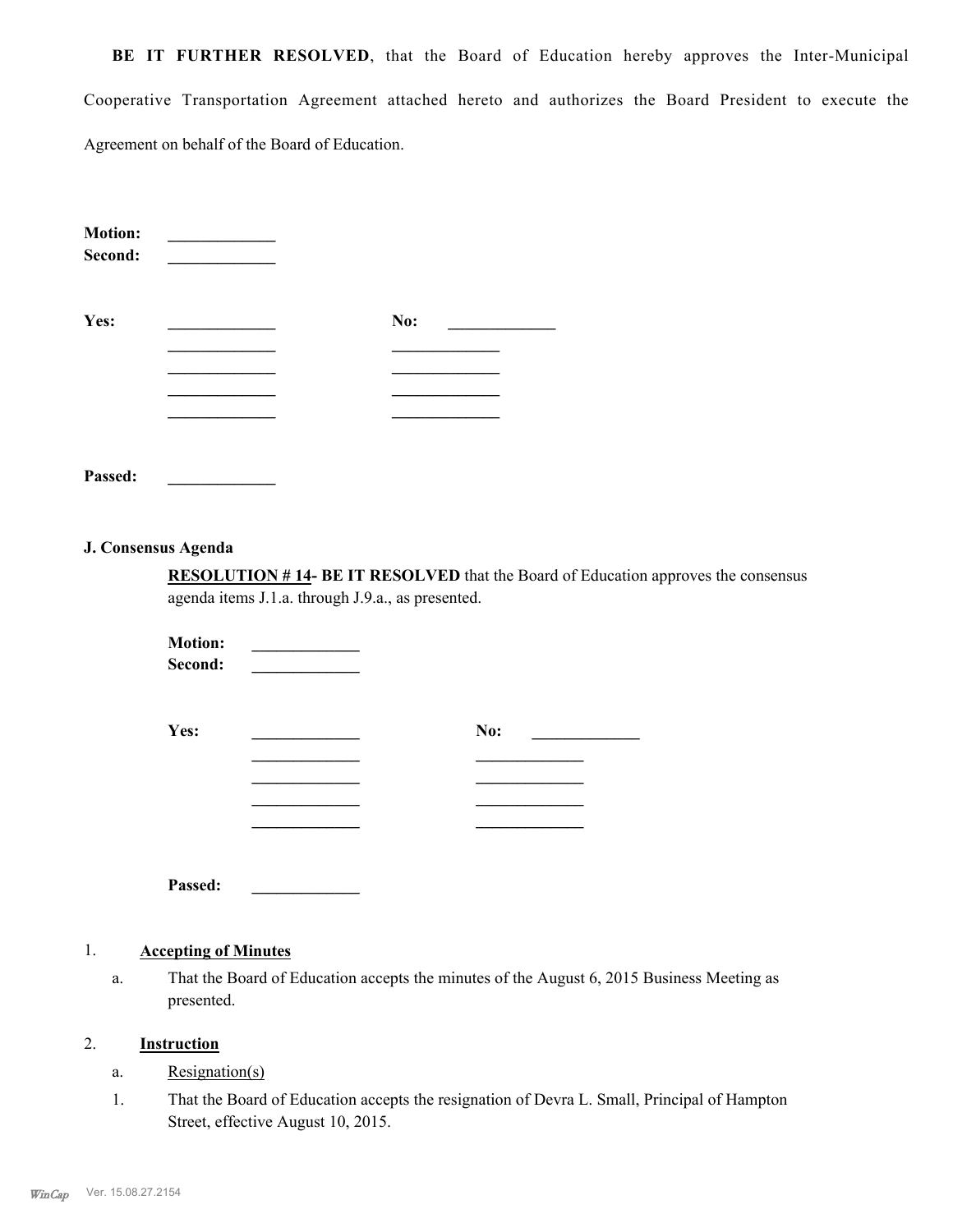- That the Board of Education accepts the resignation of Katheryne Morales, Elementary Teacher, effective September 20, 2015. 2.
- b. Leave(s) of Absence/Personal
- That the Board of Education grants a request to Courtney Serio, for an FMLA unpaid Leave of Absence, due to personal reasons, starting August 31, 2015. 1.

# c. Appointments Instruction

- The Board of Education approves the appointment of Alyssa Puccio, to the position of Leave Replacement Teacher for Melissa Koenig, effective August 31, 2015 to on or before June 30, 2016. Salary: BA, Step 1, \$58,706. 1.
- That the Board of Education approves the appointment of Kevin LaPlatney, to the position of Athletic Trainer effective 07/01/2015 with a salary of \$38.43 per hour. 2.
- That the Board of Education approves the appointment of Lauren Marchell, to the position of Leave Replacement Reading Teacher for Courtney Serio, effective August 31, 2015 to on or before June 30, 2016. Salary: MA, Step 1, \$68,282. 3.
- The Board of Education approves the appointment of Elizabeth Gazzini, to the position of part time /hourly paid Special Education Teacher at Jackson Avenue, effective September 1, 2015 to June 30, 2016 with a salary of \$55.32 per hour. 4.
- The Board of Education approves the appointment of Esther Villanueva, to the position of Leave Replacement Teacher effective September August 31, 2015 to June 30, 2016 with a salary of BA, Step 1, \$58,706. 5.

#### Appointment(S) Sub Teacher per diem d.

The Board of Education accepts the following individual(s) as Per Diem Substitute Teacher(s) for the current school year, at a daily rate of \$100.00 per day; and retirees at a daily rate of \$125.00 per day.:

|     | <b>EMPLOYEE NAME</b>     | <b>EMPLOYEE CERTIFICATION</b>                  |
|-----|--------------------------|------------------------------------------------|
| 1.  | Maria S. Santangelo      | Health                                         |
| 2.  | Daniel Bailey            | Health                                         |
| 3.  | Laura Bruder             | Nursery/K/Grades 1-6                           |
| 4.  | Sidney W. Burgreen       | Nursery/K/Grades 1-6                           |
| 5.  | Maria Ciaravino          | PreK - Grade 6                                 |
| 6.  | Beverly C. Coleman       | Spanish 7-12                                   |
| 7.  | Maureen A. Cromwell      | $N-6$                                          |
| 8.  | Lorelle Delia            | Reading                                        |
| 9.  | James J. Dunlop          | Childhood Ed (Grades 1-6)                      |
| 10. | Jessica N. Feit          | Childhood Ed (Grades 1-6)                      |
| 11. | Jacqueline L. Garay-Cruz | Childhood Ed (Grades 1-6)                      |
| 12. | Raquel E. Goldsmith      | Childhood Ed (Grades 1-6)                      |
| 13. | Mary Ann Lupinacci       | Nursery/K/Grades 1-6                           |
| 14. | Jamie L. Abruzzo         | ELA 7-12, ELA 5-9                              |
| 15. | Christina Castello       | Childhood Ed (Grades 1-6)                      |
| 16. | Jenna R. Cavuto          | Childhood Ed (Grades 1-6), SWD(1-6)            |
| 17. | Kristin Horvath          | Childhood Ed $(1-6)$ , SWD $(1-6)$             |
| 18. | Thomas K. Keegan         | Literacy $(5-12)$ , Literacy $(B-6)$ , SS 7-12 |
| 19. | Lisa A. Mangino          | Childhood Ed(Grades 1-6), SWD(1-6)             |
| 20. | Arielle R. Sandler       | Childhood Ed (B-6, 1-6), SWD(B-6, 1-6)         |
|     |                          |                                                |

#### *WinCap* Ver. 15.08.27.2154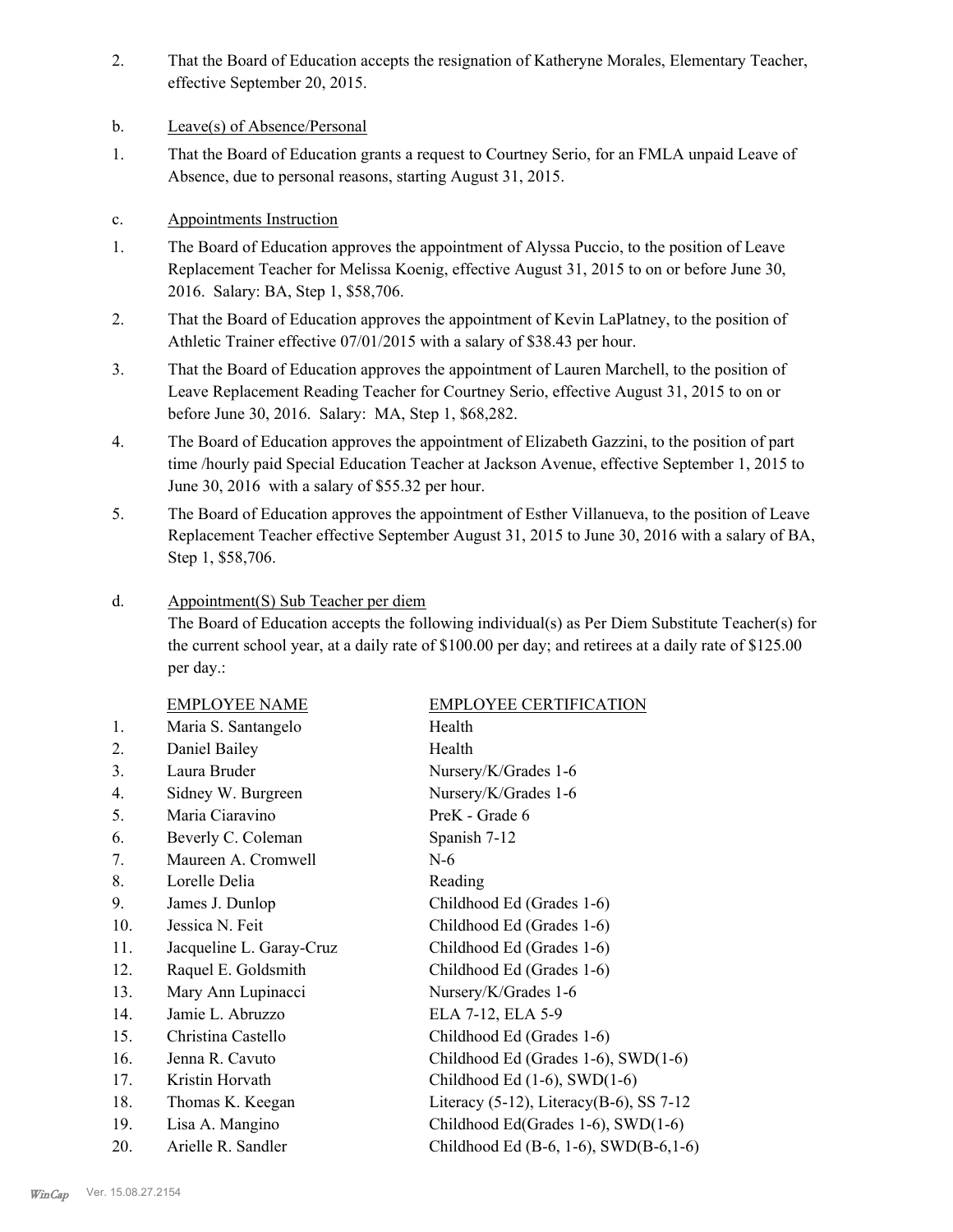|     | <b>EMPLOYEE NAME</b>  | <b>EMPLOYEE CERTIFICATION</b>      |
|-----|-----------------------|------------------------------------|
| 21. | Samantha Stavish      | Childhood Ed $(1-6)$ , SWD $(1-6)$ |
| 22. | Kristina A. Swerdloff | Childhood Ed (Grades 1-6), ESL     |
| 23. | Ana I. Senra-Silva    | Biology 7-12, Gen Sci, SWD 7-12    |
| 24. | Diane Serafin         | Physical Ed                        |
| 25. | Jeannette E. Robinson | Nursery/K/Grades 1-6               |
| 26. | Alyssa V. Puccio      | Childhood Ed $(1-6)$ , SWD $(1-6)$ |
| 27. | Mary Pryor            | Social Studies 7-12                |
| 28. | Mary Phelan           | ESL                                |
| 29. | Matthew C. Miller     | Childhood Ed (Grades 1-6)          |
| 30. | Marcella A. McHale    | N-6, Special Ed                    |
| 31. | Eileen M. Lusardi     | $N-6$                              |
| 32. | Sherry E. Leibowitz   | N-6, Reading                       |
| 33. | Hyman Krebs           | $N-6$                              |
| 34. | Susan M. Kingsepp     | PreK-6, Business                   |
| 35. | Amanda E. Castellano  | Mathematics 7-12                   |
| 36. | Frank N. Mauriello    | Music                              |
|     |                       |                                    |

## 3. **Instruction: Contracted**

a. That the Board of Education approves an agreement between the Mineola UFSD and Fred Robert Bocchino, Heart of Change, consultant to work with Principals and Key Leaders (teachers) for the 2015-2016 school year.

b. That the Board of Education approves an agreement between the Mineola UFSD and Maria Dove, consultant to work with the ESL Teachers for the 2015-2016 school year.

c. That the Board of Education approves an agreement between the Mineola UFSD and Cristian R. Solorza, consultant from Bank Street College of Education to work with Principals and teachers for the 2015-2016 school year.

d. That the Board of Education approves an agreement between the Mineola UFSD and the consultant firm, Teaching Matters, to work with Principals and teachers for the 2015- 2016 school year.

e. That the Board of Education approves a pricing agreement between the Mineola UFSD and Propio Language Services, to perform over the phone interpreting within the District for the 2015- 2016 school year.

f. That the Board of Education approves a pricing agreement between the Mineola UFSD and ASTA-USA Translation Service, to perform Portuguese translation within the District for the 2015- 2016 school year.

# 4. **Civil Service**

- a. Resignation(s)
- That the Board of Education accept the resignation of Michael Rumont, Clerk at the High School, effective August 31, 2015. 1.
- That the Board of Education accept the resignation of Susan Lynch, part time Teacher Aide at Hampton Street School, effective August 21, 2015. 2.

#### b. Appointments

The Board of Education approve the appointment of John Hassell, to the position of Maintainer Sub, effective August 17, 2015. Salary will be \$20.00 per hour. 1.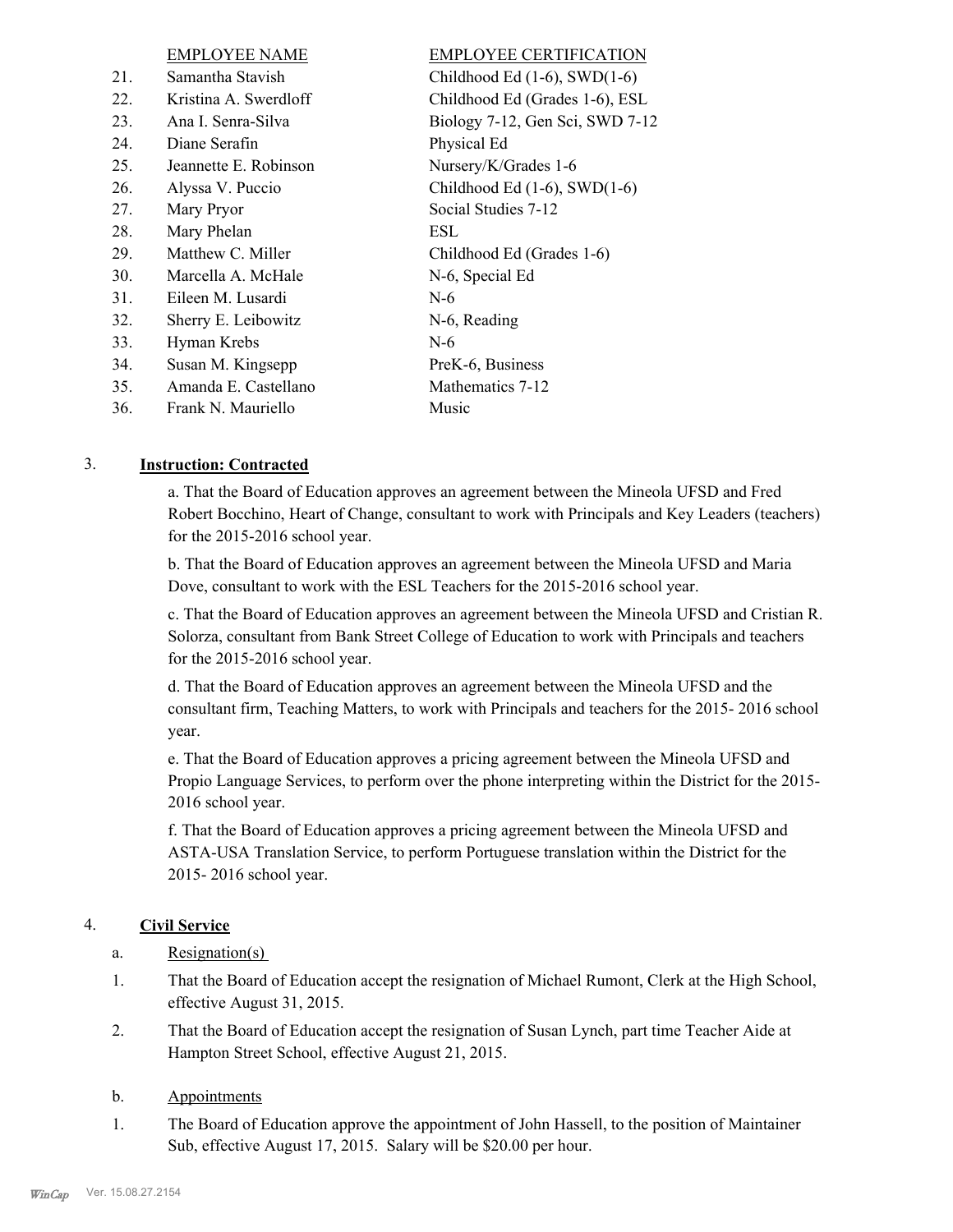- The Board of Education approves the appointment of Susan Lynch, to the position of Teacher Aide Sub, effective September 1, 2015. Salary will be \$13.74 per hour. 2.
- That the Board of Education approve the appointment of Thomas Farrell, to the position of Custodial Sub, effective September 1, 2015. Salary will be \$12.25 per hour. 3.
- That the Board of Education approve the appointment of Barbara Nichols to the position of 5 hour Bus Driver, effective August 31, 2015. Salary is \$21,819 on Step 1. Probation is 26 weeks. 4.
- That the Board of Education approve the appointment of Michael Milwich, to the position of 5 hour Bus Driver, effective September 8, 2015. Salary will be \$21,819 on Step 1. Probation is 26 weeks. 5.
- c. Leave(s) of Absence
- That the Board of Education approve a paid Medical Leave of Absence to Richard Haenel, Maintainer, effective August 11, 2015 through September 15, 2015. 1.
- d. Resignation(s)
- That the Board of Education accept, the resignation of Jerome Emmett, with regret, for the purpose of retirement, effective October 30, 2015. 1.
- That the Board of Education accept the resignation of Laurie Seedorf, Senior Typist Clerk at Jackson Avenue School, with regret, for the purpose of retirement, effective October 26, 2015. 2.
- e. Reappointments
- That the Board of Education approve the reappointment of Mary McGuinness, to the position of part time Registered Nurse, effective September 1, 2015 through June 30, 2016. Salary is \$23,578.50 on Step 2. 1.

# 5. **Business /Finance**

# a. **Treasurer's Report**

1. That the Board of Education accepts the Treasurer's report for the period ending June 30, 2015 and directs that it be placed on file.

# b. **Approval of Invoices and Payroll**

That the Board of Education accepts the Invoices and Payroll for the period ending July 31, 2015

| Warrant #1        | July 15, 2015 | \$1,435,700.27 |
|-------------------|---------------|----------------|
| $A/P$ Warrant # 1 | July 15, 2015 | \$245,248.43   |
| Warrant #2        | July 29, 2015 | \$1,045,402.14 |
| $A/P$ Warrant #2  | July 29, 2015 | \$173,959.80   |

**TOTAL EXPENSES \$ 2,900,310.64**

PAYROLL # 1 & # 2

| General | \$1,021,035.36 |
|---------|----------------|
| F Fund  | \$102,019.23   |

# **TOTAL PAYROLL \$1,123,054.59**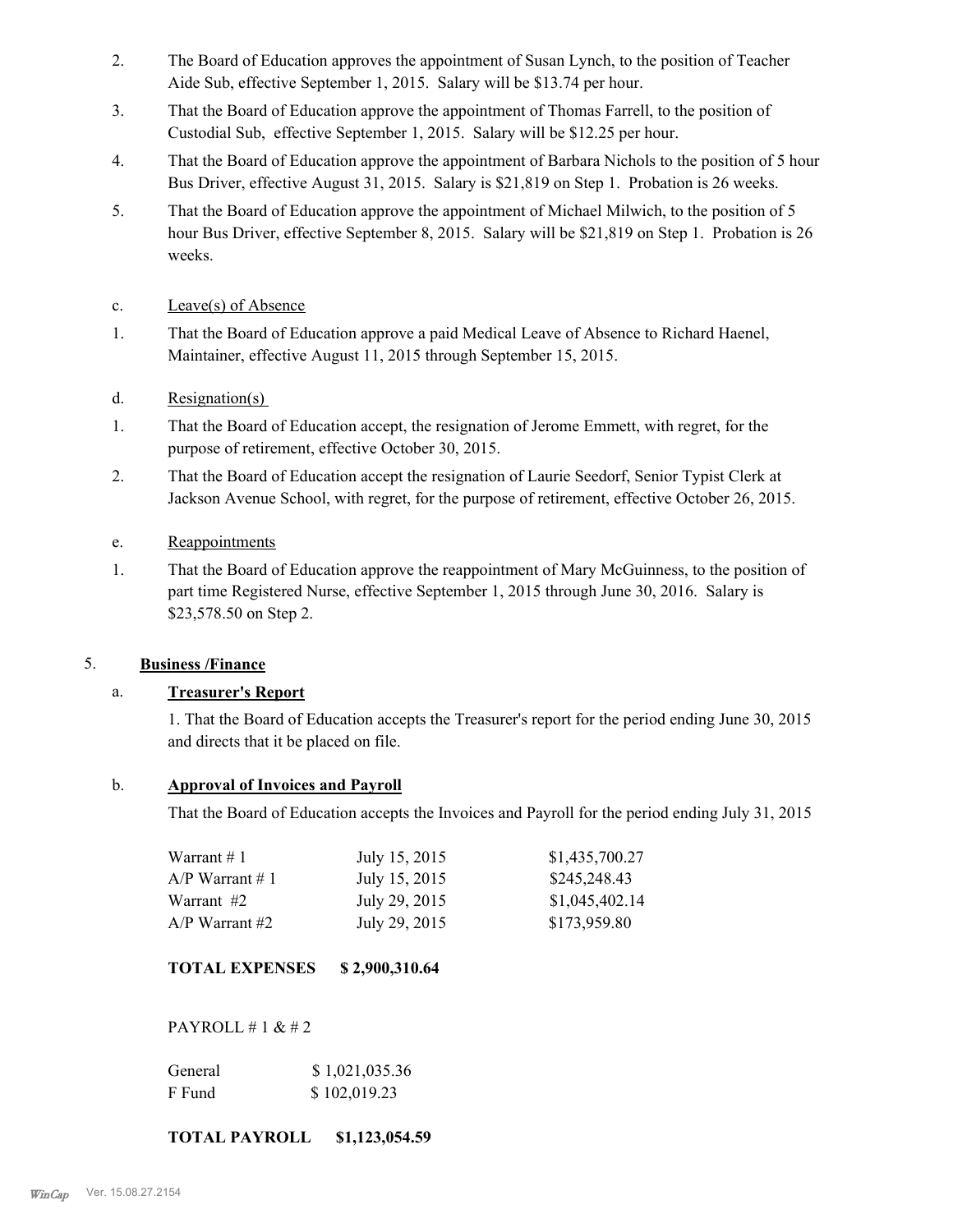#### c. **Budget Appropriation Adjustment**

1. That the Board of Education approves the transfer of funds, in the amount of \$150,000 from Budget code: 9760 700 00 7399 to Budget code: 2630 460 00 2930 to cover the expenses for district-wide tech software.

## 6. **Business/Finance: Contract Approvals**

a.That the Board of Education approves the following Transportation Contracts and Intermunicipal Agreements between Carle Place UFSD and the Mineola UFSD for the 2015-2016 school year:

| <b>School</b>  | Amount                        |  |
|----------------|-------------------------------|--|
| LI Lutheran    | \$346.40 per month- 1 student |  |
| St. Brigid     | \$684.78 per month-3 students |  |
| St. Dominic    | \$656.50 per month- 1 student |  |
| Wm.Spyropoulos | \$985.50 per month-3 students |  |

# 7. **Business/Finance: Bids**

a. That the Board of Education approves the awarding of the following Countywide Transportation Cooperative bids (Region 5) for the 2015- 2016 school year:

| <b>School</b>                | Vendor                    |
|------------------------------|---------------------------|
| DDI                          | Baumann Bus Company       |
| Friends Academy              | Dell transportation Corp. |
| Grace Christian Academy      | Veterans Transportation   |
| LI Montessori                | Baumann Bus Company       |
| Mosaic School                | Baumann Bus Company       |
| Portledge                    | <b>First Student</b>      |
| St. Elizabeth Ann Seton      | We Transport              |
| Vincent Smith School         | Baumann Bus Company       |
| <b>Wellspring Elementary</b> | Veterans Transportation   |

## 8. **Other**

a. Salary Increase:

1. That the Board of Education approves the 2% increase for JoAnn Greene, Internal Claims Auditor, placing her annual stipend at \$18,834 for the 2015-2016 school year, effective 7/1/15.

#### b. Appointment:

1. That the Board of Education approve the appointment of Donna Squicciarino, to the position of District Treasurer with an annual salary of \$21,000 and an additional salary of \$8,500 for the duties of Extra Class Treasurer effective July 1, 2015.

## c. Employee Agreements

1. That the Board of Education hereby authorizes the Board president to execute an employee agreements with Diane Anderson, the terms of which have been reviewed by the Board in executive session, effective September 4, 2015.